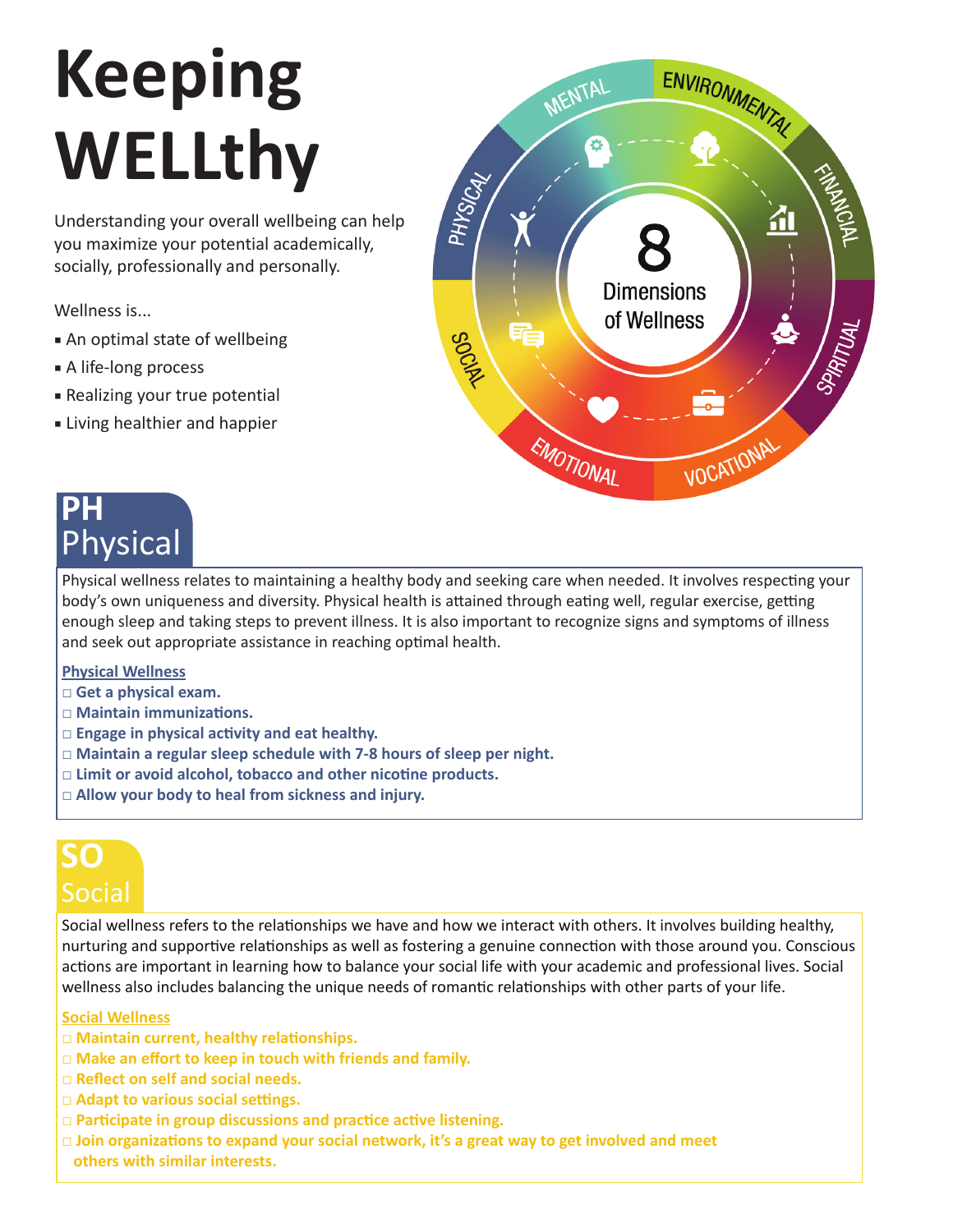# **ME Mental**

Mental wellness involves having an open mind when you encounter new ideas and involves lifelong learning. It is when an individual realizes their abilities, is able to cope with normal stresses of life and makes contributions to their community.

#### **Mental Wellness**

- **□ Find outlets that are intellectually stimulating.**
- **□ Set and meet realistic goals academically, personally and professionally.**
- **□ Be open to new challenges and experiences.**
- **□ Be curious of world views and beliefs that differ from yours.**
- **□ Seek support from a mental health professional as needed.**
- **□ Practice self acceptance and graciousness.**

### **EM** Emotional

Emotional wellness relates to an increased awareness and acceptance of one's feelings and others. Paying attention to self-care, relaxation and stress reduction strengthens your ability to problem solve, use resources and be resilient. Optimal emotional wellness involves the ability to learn and grow from experiences.

#### **Emotional Wellness**

- **□ Know that it is okay to express your needs, feelings and opinions appropriately.**
- **□ Acknowledge mistakes and learn from them.**
- **□ Accept a wide range of feelings**
- **□ Believe in yourself and your abilities.**
- **□ Maintain fulfilling relationships.**
- **□ Seek and appreciate the support and assistance of others.**
- **□ Use journal writing to relieve stress and express your thoughts.**

### **FI** Financial

Financial wellness involves the process of learning how to successfully manage financial expenses. Keeping track of expenses, making a budget, and sticking to it are important skills to have in order to be financially responsible, independent, and well. Learning how to maximize your financial wellness now will help you feel prepared to handle potentially stressful financial situations in the future.

#### **Financial Wellness**

- **□ Set short and long term financial goals.**
- **□ Explore opportunities to apply for grants and scholarships.**
- **□ Take advantage of student discounts.**
- **□ Address financial concerns early so they don't snowball into something bigger.**
- **□ Avoid buying things impulsively.**
- **□ Build a weekly and/or monthly budget.**
- **□ Be intentional about saving money when you can.**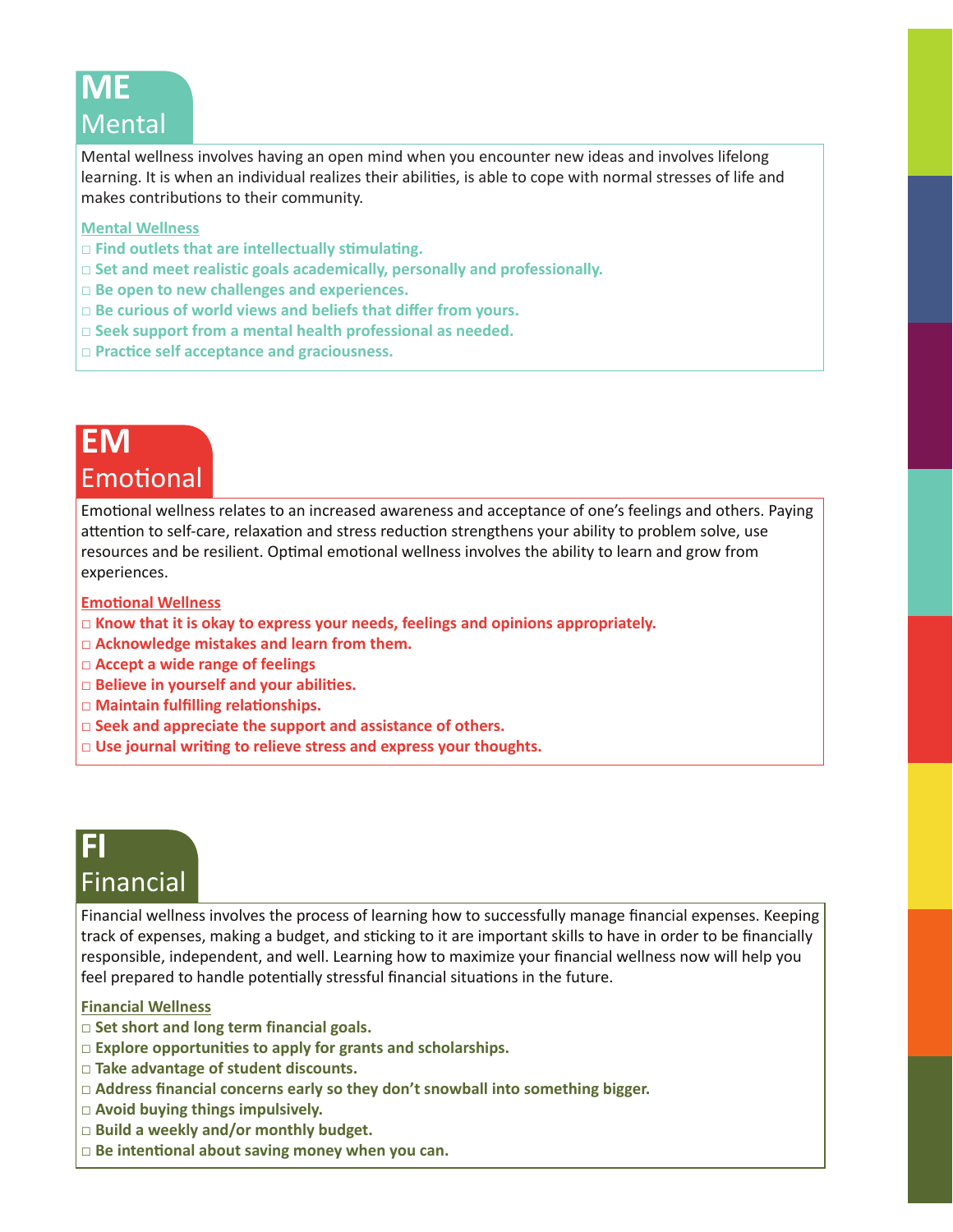# **SP** Spiritual

Spiritual wellness allows you to develop a set of values and beliefs that help you seek meaning and purpose. Spirituality can be represented in many ways. Spiritual wellness is creating a sense of inner peace.

#### **Spiritual Wellness**

- **□ Nourish yourself through personal beliefs, morals and/or religion.**
- **□ Explore what makes you feel connected with one's self and others.**
- **□ Find purpose in life and meaning in the little things you do everyday.**
- **□ Center yourself with mindfulness activities.**
- **□ Be curious of world views and beliefs that differ from yours.**
- **□ Practice self acceptance and graciousness.**

### **VO** Vocational

Vocational wellness is inclusive of interests, hobbies, employment, and volunteer work and can be nurtured by matching these areas with your values. As you uncover your talents and passion, you can express yourself to the world through meaningful work both personally and professionally.

**Vocational Wellness**

- **□ Find hobbies that bring you joy.**
- **□ Seek out volunteer opportunities that align with your values and personal passion(s).**
- **□ Challenge yourself to explore different experiences that could make a difference in the community.**
- **□ Explore careers that are consistent with your values and interests.**
- **□ Set realistic and attainable career goals.**

# **EN** Environment

Environmental wellness inspires us to live a lifestyle that is respectful of our surroundings and encourages us to live in harmony with the Earth by taking action to protect it. Environmental wellbeing promotes interaction with both nature and your personal environment.

#### **Environmental Wellness**

- **□ Appreciate and respect the environment.**
- **□ Recycle, reduce and reuse.**
- **□ Reduce noise and chemical pollution.**
- **□ Do your part to preserve and improve environmental conditions.**
- **□ Have a place you can go to relax.**
- **□ Have a welcoming space at home and work for you and others to feel comfortable.**
- **□ Keep yourself and others safe like buckling up, paying attention to traffic laws, staying alert.**